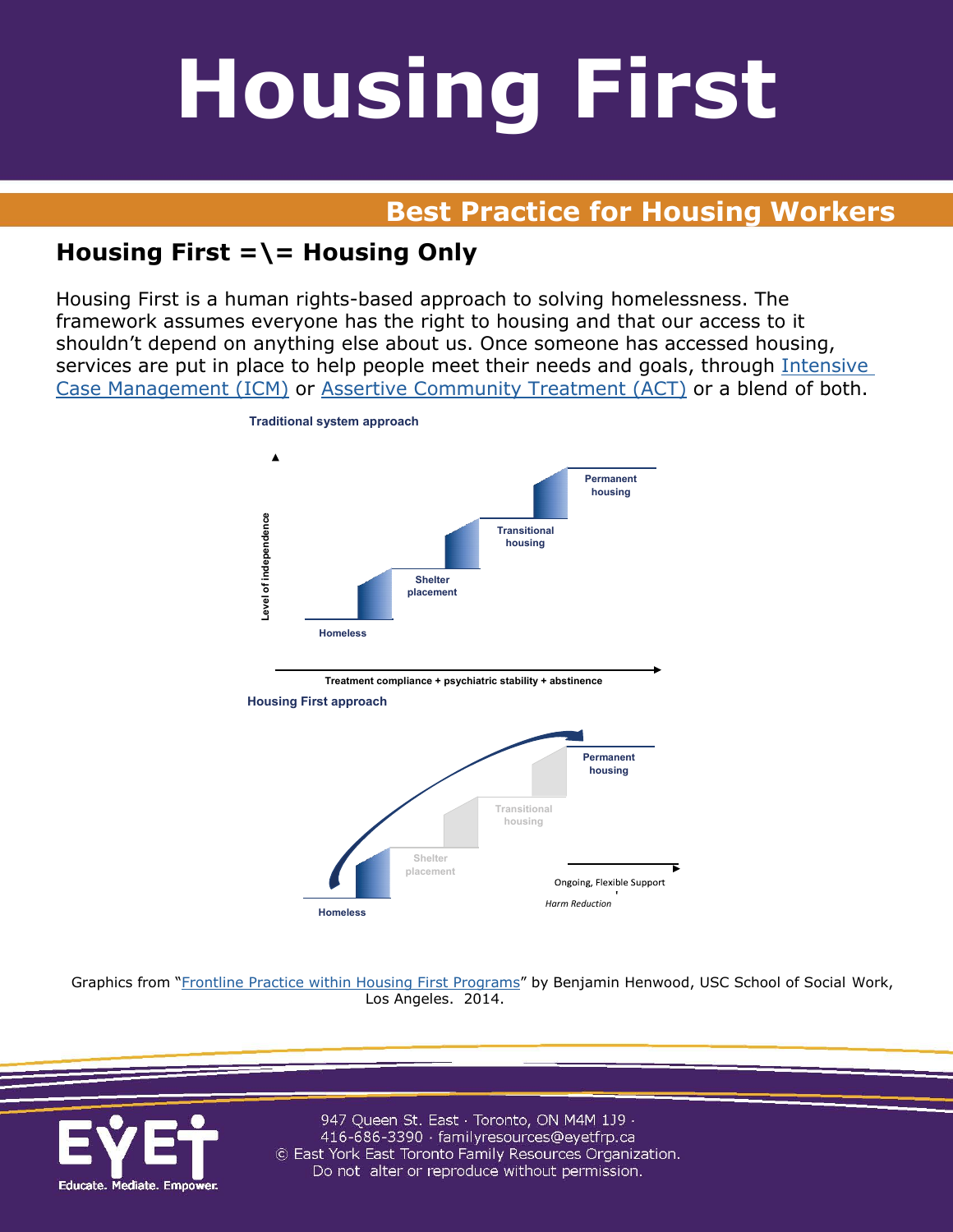## **Best Practice for Housing Workers**

While rapid re-housing is certainly a strategy of Housing First, it should not be confused for 'housing only.' The supports put in place to ensure stable housing, while someone is attending to their other needs and goals other than avoiding homelessness are essential to this framework.



Graphic from ["Infographic Wednesday - This program can end homelessness and save money](http://homelesshub.com/blog/infographic-wednesday-program-can-end-homelessness-and-save-money) " by Isaac Coplan,York University - The Homeless Hub/KMb, Toronto. 2014.

### **Best Practices in Housing First for Housing Workers**

Thoroughly inform yourself about the five core principles of Housing First and apply them whenever possible.



Graphics from ["Canadian](http://www.housingfirsttoolkit.ca/) Housing First Tool Kit" by Mental Health Commission of Canada and The Homeless Hub, Calgary & Toronto. 2014.

#### **Create a plan.**

Work with people to help them set realistic goals, including which community they would like to live in and which services would help best meet their needs. Since case management (either [Intensive Case Management \(ICM\),](http://www.esdc.gc.ca/eng/communities/homelessness/housing_first/service_delivery/index.shtml#icm) Assertive [Community](http://www.esdc.gc.ca/eng/communities/homelessness/housing_first/service_delivery/index.shtml#act) [Treatment \(ACT\),](http://www.esdc.gc.ca/eng/communities/homelessness/housing_first/service_delivery/index.shtml#act) or a blend of both) are essential to Housing First, help people map out who provides which service and who to call when problems arise.

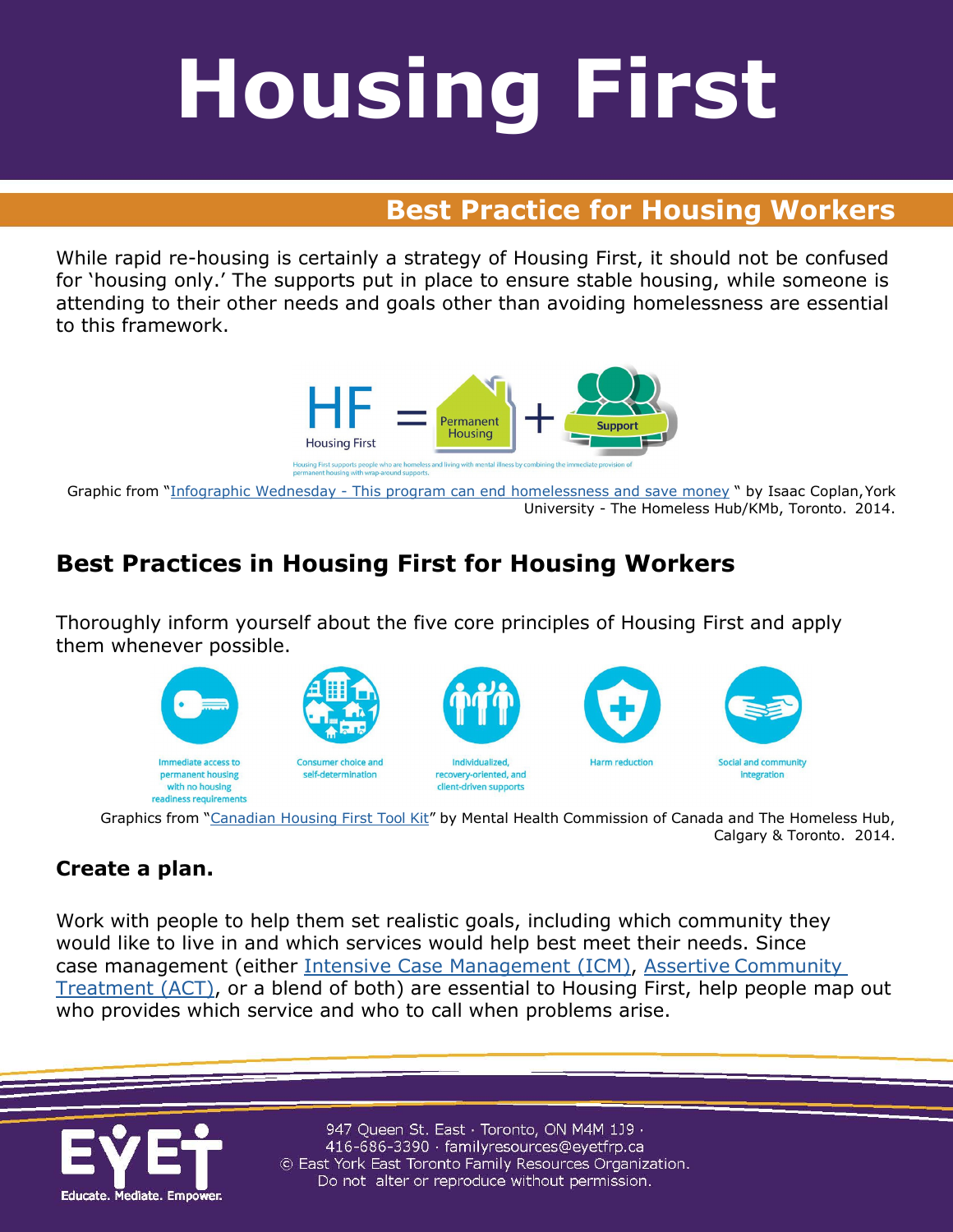## **Best Practice for Housing Workers**

#### **Connect with other service providers regularly.**

Due to the complicated nature of accessing housing and providing tenancy support, it is important to communicate often and regularly with the other professionals working with the person you are serving. Schedule monthly case management meetings to clarify roles, goals, and boundaries.

#### **Support access to income.**

Helping to find and manage sources of income will ensure the tenancy remains stable and the people we work with can focus on their other goals and needs.

If a problem arises, help access eviction prevention programs, such as the Rent Bank, utility assistance programs, or the Housing Stabilization Fund. Remember, local legal clinics provide services to people having difficulty accessing OW/ODSP benefits.

#### **Intentionally look for successes.**

The skills of living in a home are completely different from the skills of living in a shelter or on the streets. The transition can be lengthy and even a little painful for the people we serve. Have patience and find successes, such a delicious homemade meal, a bill paid, or a deal made at the park instead of at home. Help folks feel comfortable in their new homes: help find furniture, plants, pets, art, and comforts.

#### **Work with landlords.**

With a lengthy waitlist for subsidized housing in Toronto, many of the people we work with will rent in the private market. Negotiation and mediation between landlords and tenants can be tense, but often there is middle ground.

#### **Provide trauma-informed care.**

Since new research is emerging, proving homelessness itself can cause trauma, providing care that acknowledges its impact is essential to housing work, including recognizing vicarious trauma and taking care of ourselves. Trauma-informed care is important for housing professionals to "respond rather than react to a person's choices or behaviour" (Crotts, 2008).